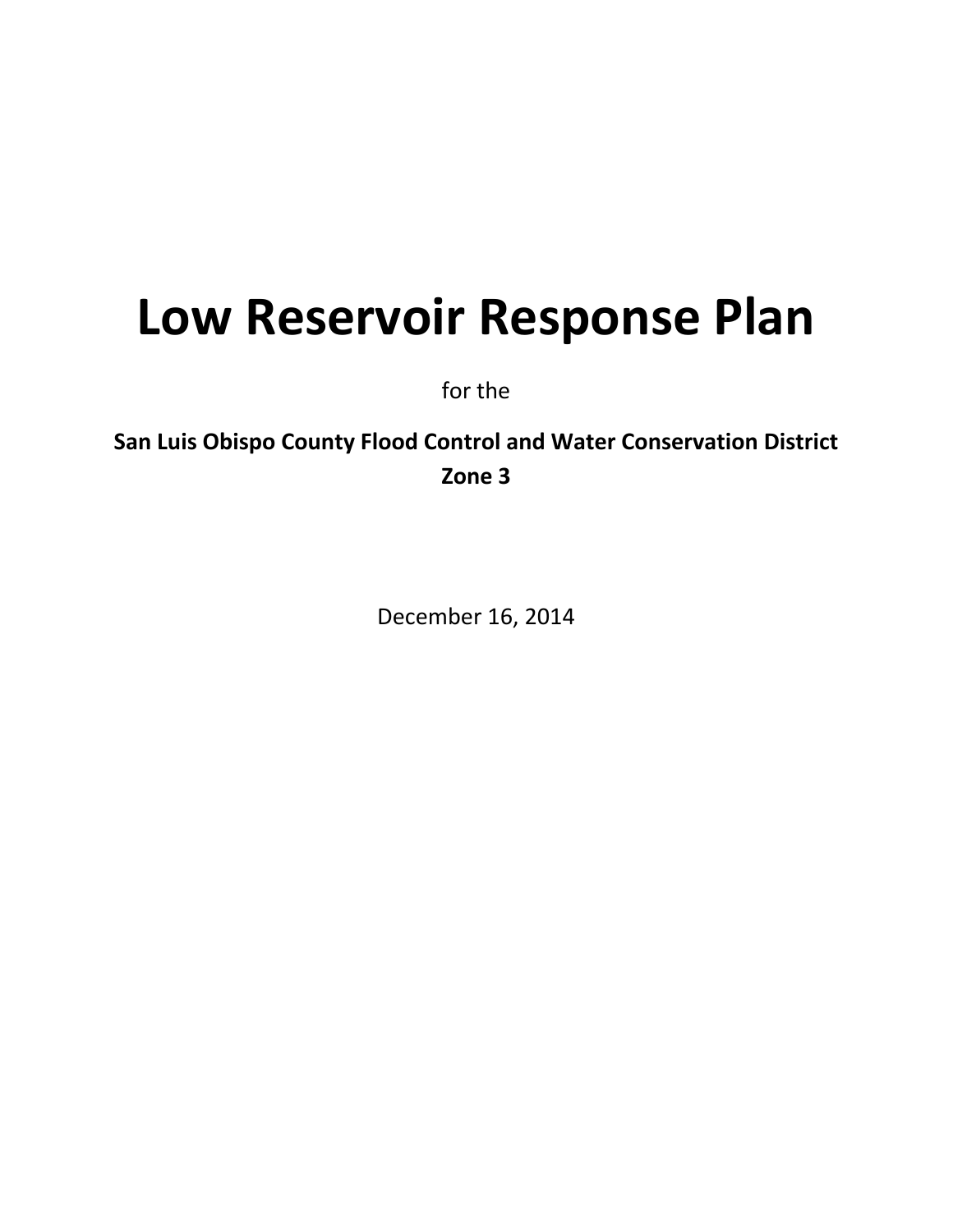## Table of Contents

|             | 3.1         |  |  |  |  |  |  |  |  |
|-------------|-------------|--|--|--|--|--|--|--|--|
|             | 3.2         |  |  |  |  |  |  |  |  |
|             | 3.3         |  |  |  |  |  |  |  |  |
|             | 3.4         |  |  |  |  |  |  |  |  |
|             | 3.5         |  |  |  |  |  |  |  |  |
|             | 3.5.1       |  |  |  |  |  |  |  |  |
|             | 3.6         |  |  |  |  |  |  |  |  |
|             | 3.6.1       |  |  |  |  |  |  |  |  |
|             | Appendix A. |  |  |  |  |  |  |  |  |
| Appendix B. |             |  |  |  |  |  |  |  |  |
|             |             |  |  |  |  |  |  |  |  |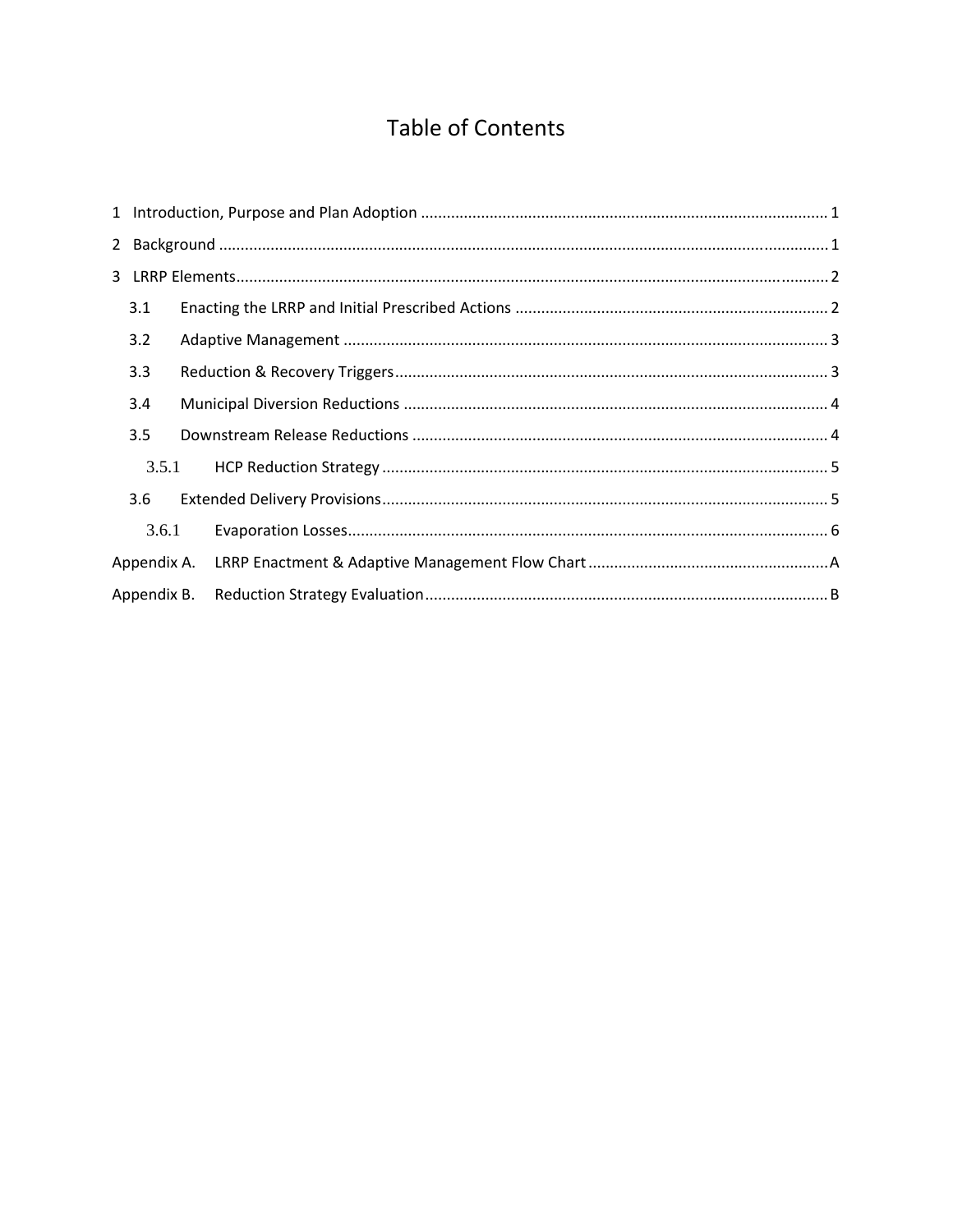## **1 INTRODUCTION, PURPOSE AND PLAN ADOPTION**

The Low Reservoir Response Plan (LRRP) describes a set of actions that the San Luis Obispo County Flood Control and Water Conservation District (District) Zone 3 will implement when the amount of water in storage within the Lopez Reservoir drops below 20,000 Acre‐Feet (AF) provided that the District's Board of Supervisors has declared an emergency related to Zone 3. The purpose of the LRRP is to limit downstream releases and municipal diversions from Lopez Reservoir during periods of low reservoir storage (i.e. less than 20,000 AF) to preserve water within the reservoir, above the minimum pool level, for a minimum of 3 to 4 years under continuing drought conditions. The criteria for reducing municipal diversions and downstream releases are summarized in Section 3.

Droughts have unpredictable impacts on water supplies. The duration of droughts and the actual amount of rainfall and run‐off during droughts can differ significantly. As a result, the LRRP has been developed to provide an initial set of prescribed actions combined with an adaptive management approach. The purpose of the LRRP is to act as the guiding document during drought emergencies, as outlined in the Interim Downstream Release Schedule (IDRS). The initial prescribed actions establish baseline actions, and several adaptive management scenarios are included so that actual hydrological conditions can be evaluated during a drought. In summary, ongoing evaluation of actual hydrological conditions is needed during a drought, and through the adaptive management approach, prescribed actions can be modified, if needed, so that the 3‐4 year target can be achieved.

The District's Board of Supervisors (BOS) is responsible for final adoption of the LRRP. Prior to adoption by the Board of Supervisors, the following steps are necessary:

- 1. Development of the draft LRRP guided by the Zone 3 Technical Advisory Committee (TAC).
- 2. Review of the draft LRRP with Zone 3 agricultural stakeholders.
- 3. Consideration of policy direction that may be provided by any of the governing boards of the Zone 3 agencies as the draft LRRP is being developed.
- 4. Review and approval by the Zone 3 Advisory Committee (AC).
- 5. Formal approval by the governing boards of the Zone 3 member agencies, by resolution, with appropriate findings to address the following:
	- a. The California Environmental Quality Act (CEQA).
	- b. Emergency provisions that are unique and necessary to the LRRP, but which may differ from contract provisions that control Zone 3 operations and deliveries during normal operating conditions.
- 6. Final approval by the BOS.
- 7. Enacting the LRRP as described in this document and outlined in Appendix A.

## **2 BACKGROUND**

Since completion of its construction in 1969, the Lopez reservoir has experienced extended periods of low reservoir inflow that have led to decreased storage levels within the lake. Analysis of historical storage data from Lopez Reservoir identified that the lowest storage water level (16,455 AF) within the reservoir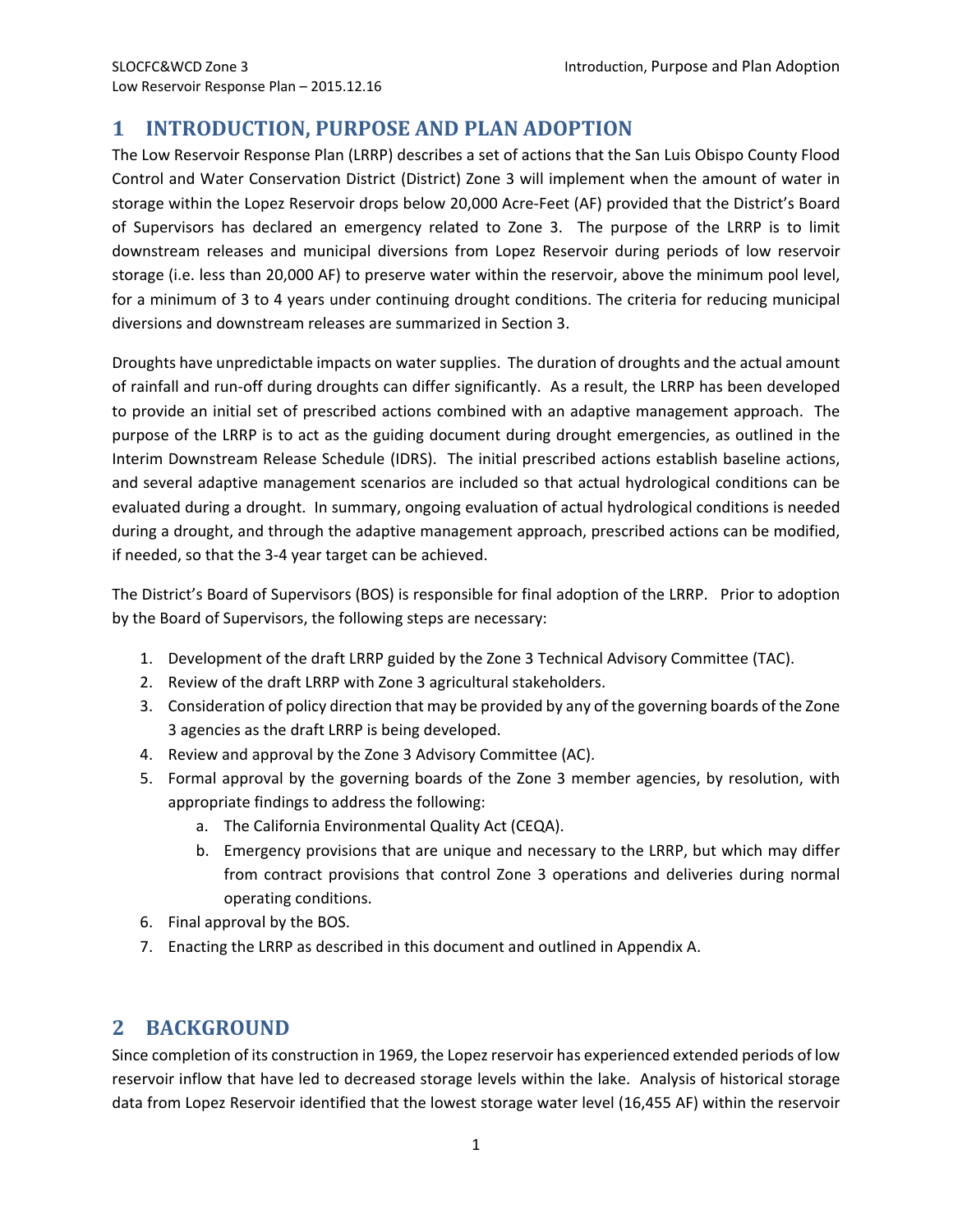occurred in November of 1992. Figure 1 shows monthly storage levels within Lopez Reservoir since April 1969. Since 1992, there have been significant changes in dam operations, (e.g. Interim Downstream Release Schedule (IDRS) implementation) that affect the amount of water that is released and diverted from the reservoir on an annual basis. Modified operations and historic drought conditions have highlighted the need for evaluation of LRRP reduction scenarios.



### **Figure 1. Lopez Reservoir Storage**

## **LRRP ELEMENTS**

## **3.1 ENACTING THE LRRP AND INITIAL PRESCRIBED ACTIONS**

The LRRP is automatically enacted if the total volume of water in the Lopez Reservoir falls below 20,000 AF and the BOS has declared an emergency related to Zone 3. The initial prescribed actions, once the LRRP is enacted, are as follows:

- Reductions in entitlement water deliveries as set forth in Table 1; and
- Reductions in downstream releases as set forth in Table 2, with actual releases timed to best meet the needs of agricultural stakeholders and to address environmental requirements; and
- No new allocations of Surplus Water from unreleased downstream releases; and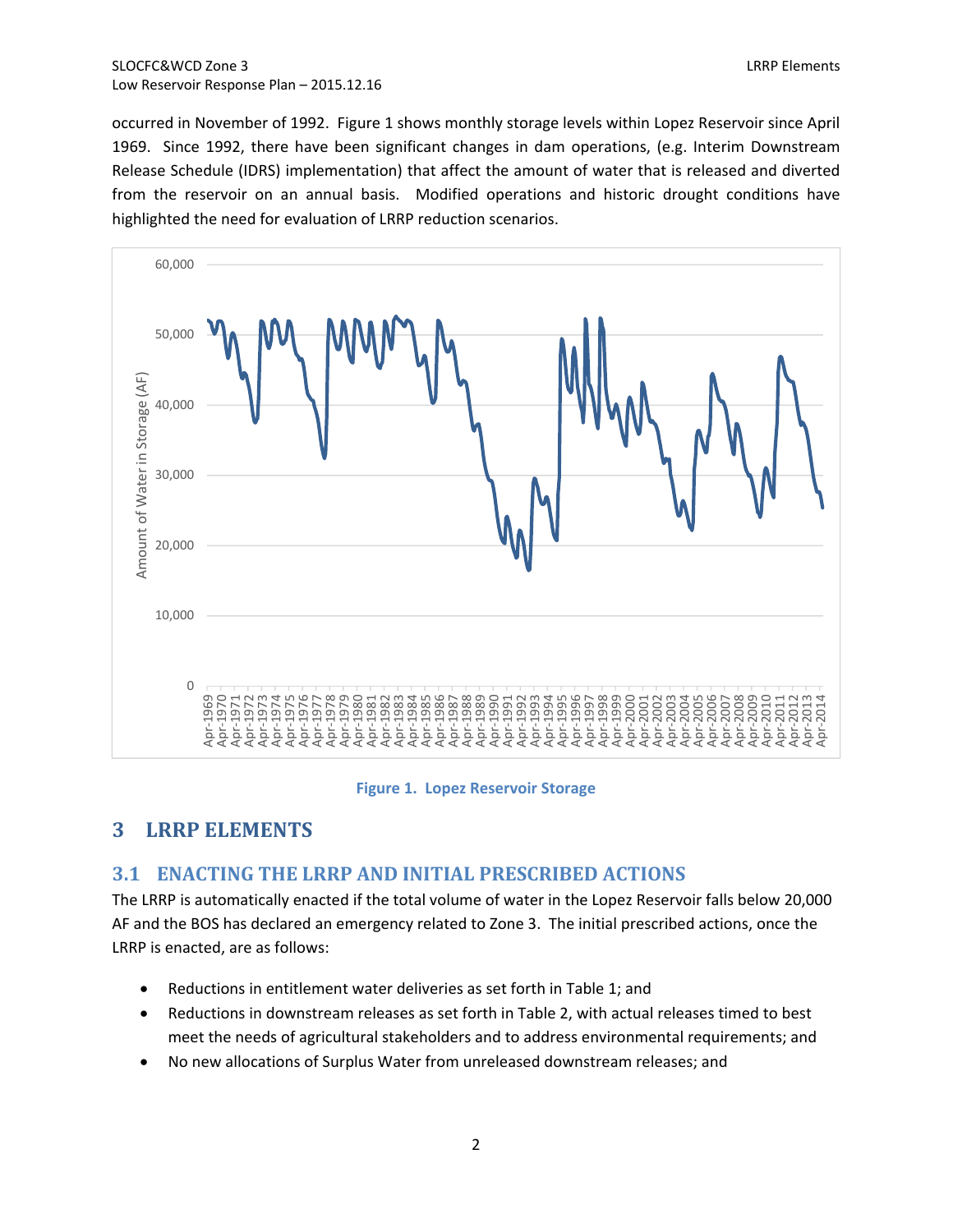Extension of time that agencies can take delivery of existing unused water; throughout the duration that the Drought Emergency is in effect, subject to evaporation losses if the water is not used in the year originally allocated.

## **3.2 ADAPTIVE MANAGEMENT**

To provide the District, the Zone 3 agencies and agricultural stakeholders with sufficient flexibility to adapt to changing drought conditions and to address the environmental requirements, the LRRP includes an adaptive management component that allows the initial prescribed actions to be modified and adapted to the specific drought conditions. The steps for modifying the initial prescribed actions are outlined below and are show in Appendix A.

- 1. The TAC will review several factors including the time of year that the LRRP is enacted, when the reservoir level drops to lower triggers, and Hydrologic Conditions including but not limited to: predicted climatic conditions; anticipated reservoir inflow; and the availability of the Zone 3 agencies' other water supplies.
- 2. If determined to be necessary, the TAC will make a recommendation to the AC on a strategy for modifying the initial prescribed actions, hereafter referred to as an Adaptive Management Strategy.
- 3. Upon review of the TAC's recommendation, the AC will vote to approve, deny, modify or continue consideration of the Adaptive Management Strategy for a period not to exceed 30 days, at which time the AC will act to approve, deny or modify. If approved by the AC, the Adaptive Management Strategy will be implemented 14 days following its approval. If the Adaptive Management Strategy is approved, denied, or modified by the AC, AC members, Zone 3 member agencies, and other 3<sup>rd</sup> parties in interest may appeal to the BOS, within 14 days. If no appeal is made to the BOS, the AC action will be final.
- 4. If appealed to the BOS, the BOS action shall be final.

## **3.3 REDUCTION & RECOVERY TRIGGERS**

To provide the District, Zone 3 agencies and the agricultural stakeholders with an initial framework for water supply planning, Reduction & Recovery Triggers, tied to the amount of water within the reservoir, were developed for the LRRP. Under the initial prescribed actions the Reduction & Recovery Triggers were set for the following storage levels: 20,000; 15,000; 10,000; 5,000; and 4,000 AF. As the amount of water in the reservoir drops below or rises above these triggers, the TAC will review the hydrologic condition and if necessary, utilize adaptive management to modify municipal diversions and downstream releases to meet the objectives of the LRRP.

Example scenarios provided in Appendix B show how the reservoir would respond to the implementation of the initial prescribed actions and an alternate reduction strategy under various historical hydrological patterns.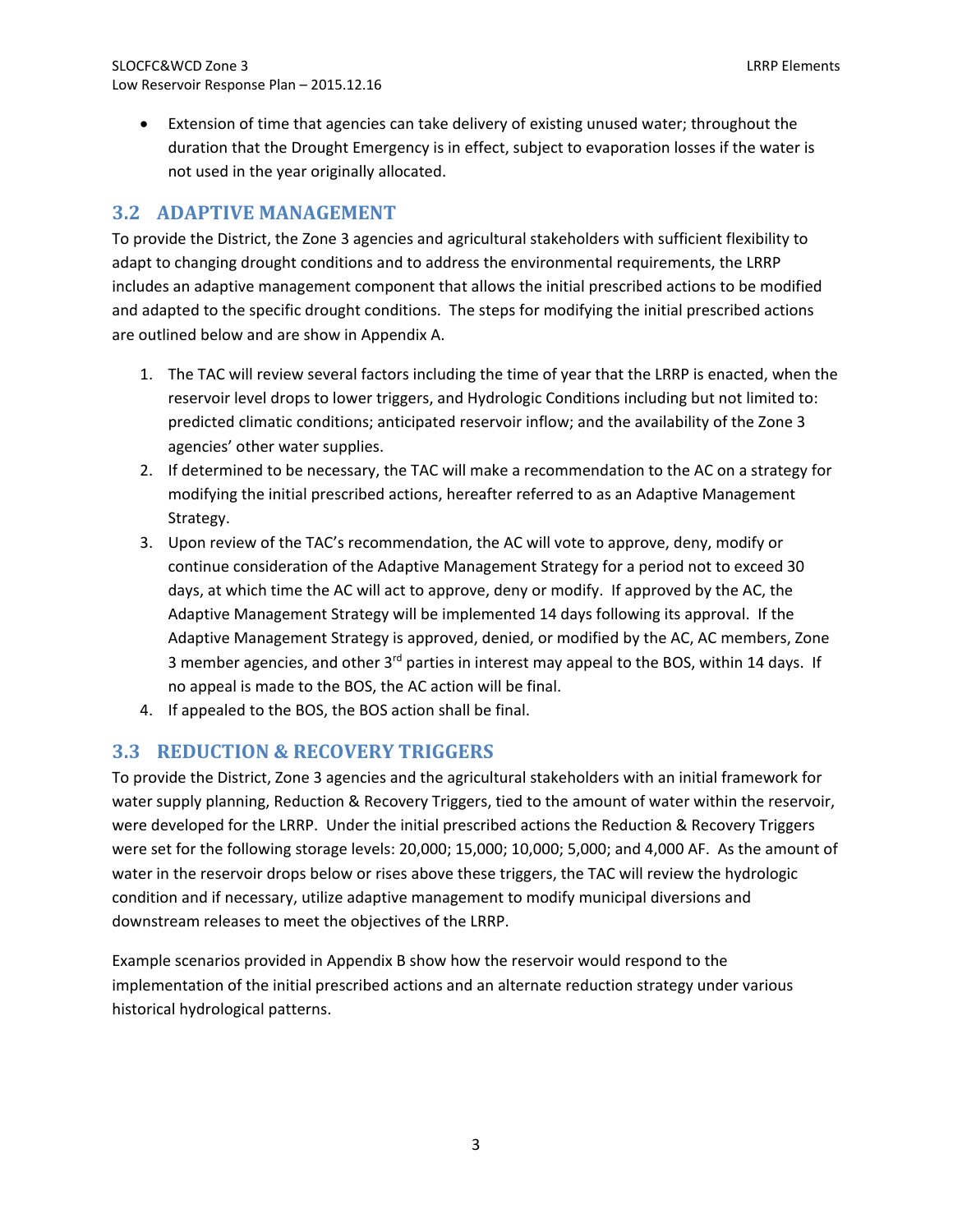## **3.4 MUNICIPAL DIVERSION REDUCTIONS**

Upon enactment of the LRRP, the initial prescribed actions dictate that municipal diversions are to be reduced according to the reduction strategy described in Table 1, which includes Reduction Triggers, reduction percentages and resulting municipal diversions. This municipal diversion reduction strategy may be modified through adaptive management, following the protocol outlined in Section 3.2.

| <b>Amount of Water In Storage</b><br>(AF) | <b>Municipal Diversion Reduction</b> | <b>Municipal Diversion (AFY)</b> <sup>1</sup> |
|-------------------------------------------|--------------------------------------|-----------------------------------------------|
| 20,000                                    | 0%                                   | 4,530                                         |
| 15,000                                    | 10%                                  | 4,077                                         |
| 10,000                                    | 20%                                  | 3,624                                         |
| 5,000                                     | $35%^{2}$                            | 2,941                                         |
| 4,000                                     | 100%                                 | 0                                             |

## **Table 1. Initial Prescribed Municipal Diversion Reduction Strategy**

## **3.5 DOWNSTREAM RELEASE REDUCTIONS**

Upon enactment of the LRRP, the initial prescribed actions dictate that downstream releases are to be reduced according to the reduction strategy described in Table 2, which includes Reduction Triggers, reduction percentages and resulting downstream releases. The Initial Prescribed Downstream Release Reduction Strategy was developed through a collaborative process that included input from the District and agriculture and municipal stakeholders. The resulting downstream releases represent the maximum amount of water that can be released. The District will control the timing of the reduced releases to meet the needs of the agricultural stakeholders and to address environmental requirements. This downstream release reduction strategy may be modified through adaptive management, following the protocol outlined in Section 3.2.

 $1$  The actual amount of water diverted may vary as agencies extend the delivery of their Lopez Entitlement, as described in Section 3.6.

<sup>&</sup>lt;sup>2</sup> The 35% reduction provides sufficient water to supply 55 gallons per capita per day (GPCD) for the estimated population of the Zone 3 agencies (47,696 in 2010 per the 2010 Zone 3 UWMP). 55 GPCD is the target residential indoor water usage standard used in California Department of Water Resource's 2010 UWMP Method 4 Guidelines.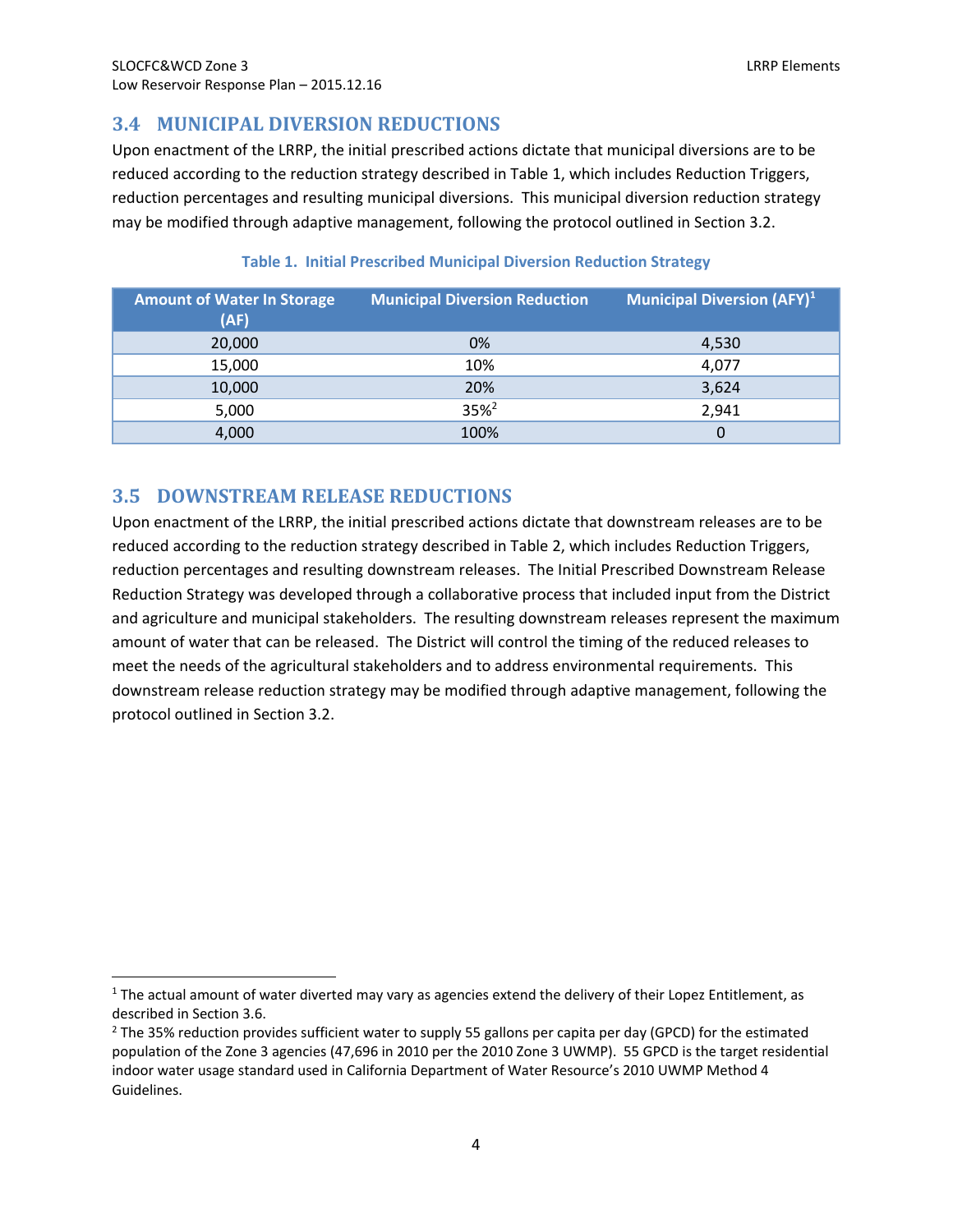| <b>Amount of Water In Storage</b><br>(AF) | <b>Downstream Release</b><br><b>Reduction</b> | Downstream Releases (AFY) <sup>3</sup> |
|-------------------------------------------|-----------------------------------------------|----------------------------------------|
| 20,000                                    | 9.5%                                          | 3,800                                  |
| 15,000                                    | 9.5%                                          | 3,800                                  |
| 10,000                                    | 75.6%                                         | 1,026                                  |
| 5,000                                     | 92.9%                                         | 300                                    |
| 4,000                                     | 100.0%                                        | 0                                      |

### **Table 2. Initial Prescribed Downstream Release Reduction Strategy**

## **3.5.1 HCP Reduction Strategy**

An alternate downstream reduction strategy that could be implemented through adaptive management includes the Habitat Conservation Plan (HCP) Reduction Strategy. Under the HCP Reduction Strategy, downstream releases would be reduced according criteria outlined in the proposed HCP Water Release Program for consecutive low inflow years. Under this strategy, downstream releases would be either 3 cfs or equal to the average inflow over the previous 14‐day period, whichever is less.

## **3.6 EXTENDED DELIVERY PROVISIONS**

Once the LRRP is enacted, and in order to promote conservation and a reduction in the demand on Zone 3 water, Zone 3 member agencies will be provided the ability to extend the time that they may have water delivered, while the BOS drought emergency is in effect. The following is how water allocations to Zone 3 member agencies will be determined at the beginning of each water year while the LRRP is in effect. It is important to note that during a water year, increases and decreases in allocations are possible as a result of adaptive management strategies.

- 1. At the end of each Water Year (WY) (March  $31<sup>st</sup>$ ), the amount of unused Lopez water from the previous WY will be calculated and documented for each member agency for later use.
- 2. On April  $1<sup>st</sup>$ , the quantity of Entitlement Water for the new WY will be documented for each agency in accordance with the LRRP determinations. Unused water from the prior WY is subject to evaporation losses, which are further described in Section 3.6.1.

<sup>&</sup>lt;sup>3</sup> These downstream releases represent the maximum amount of water that can be released. Actual releases may be less if releases can be reduced while still meeting the needs of the agricultural stakeholders and addressing the environmental requirements.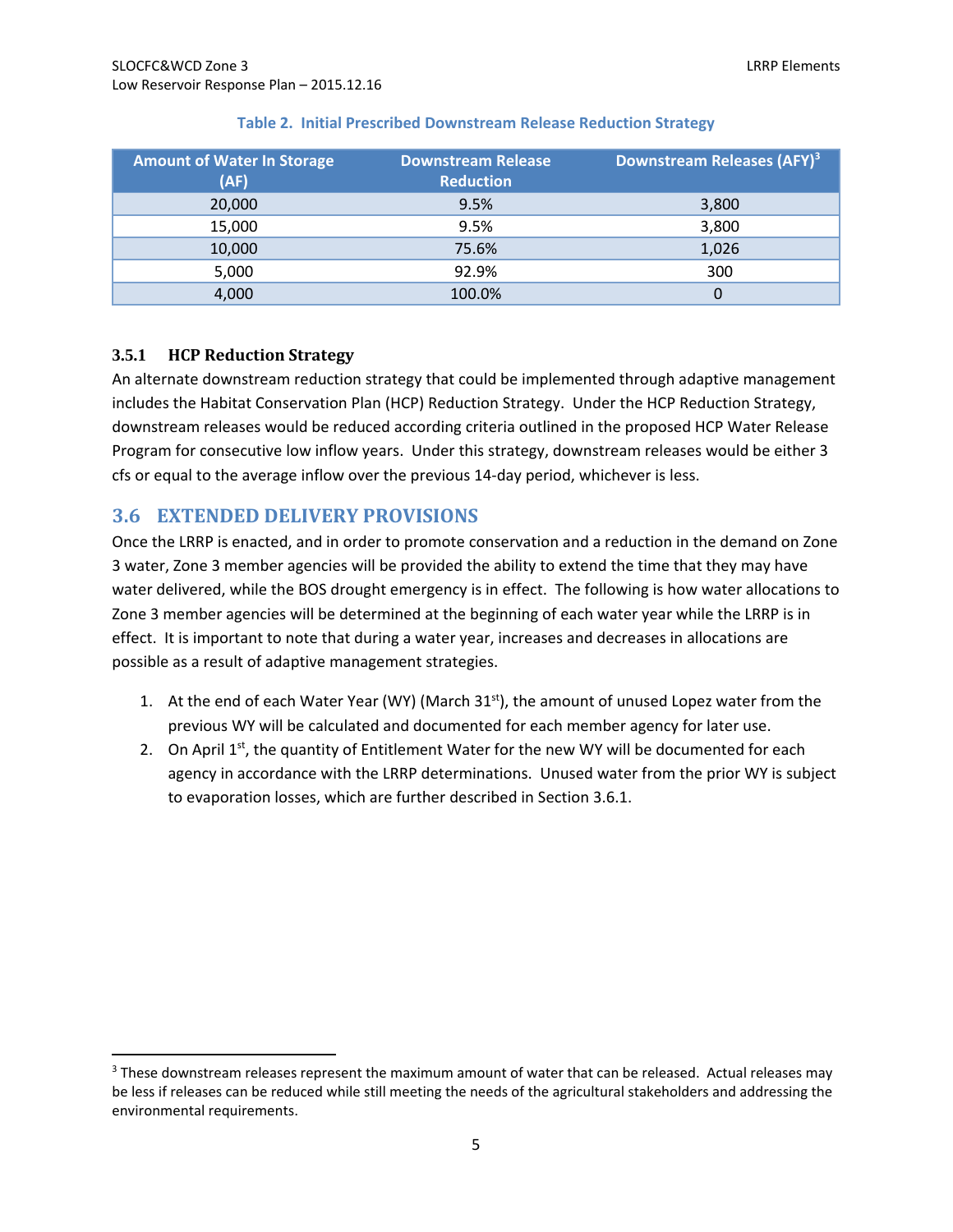## **3.6.1 Evaporation Losses**

While unused water from the prior WY is retained within the Lopez Reservoir, it is subject to evaporation losses. Evaporation losses are to be calculated quarterly and applied to the total amount of unused prior WY water retained by each agency at the end of the quarter. Evaporation losses will be calculated by comparing the surface area of the reservoir with the unused water against what the surface area would be if there were no unused water retained in the reservoir. Evaporation estimates from the District's weather station would then be applied to the difference in surface area to calculate the increased evaporation losses due to the storage of the unused water. The unused water evaporation losses will be subtracted from each agency's unused water at a rate proportional to the amount of unused water retained by each individual agency.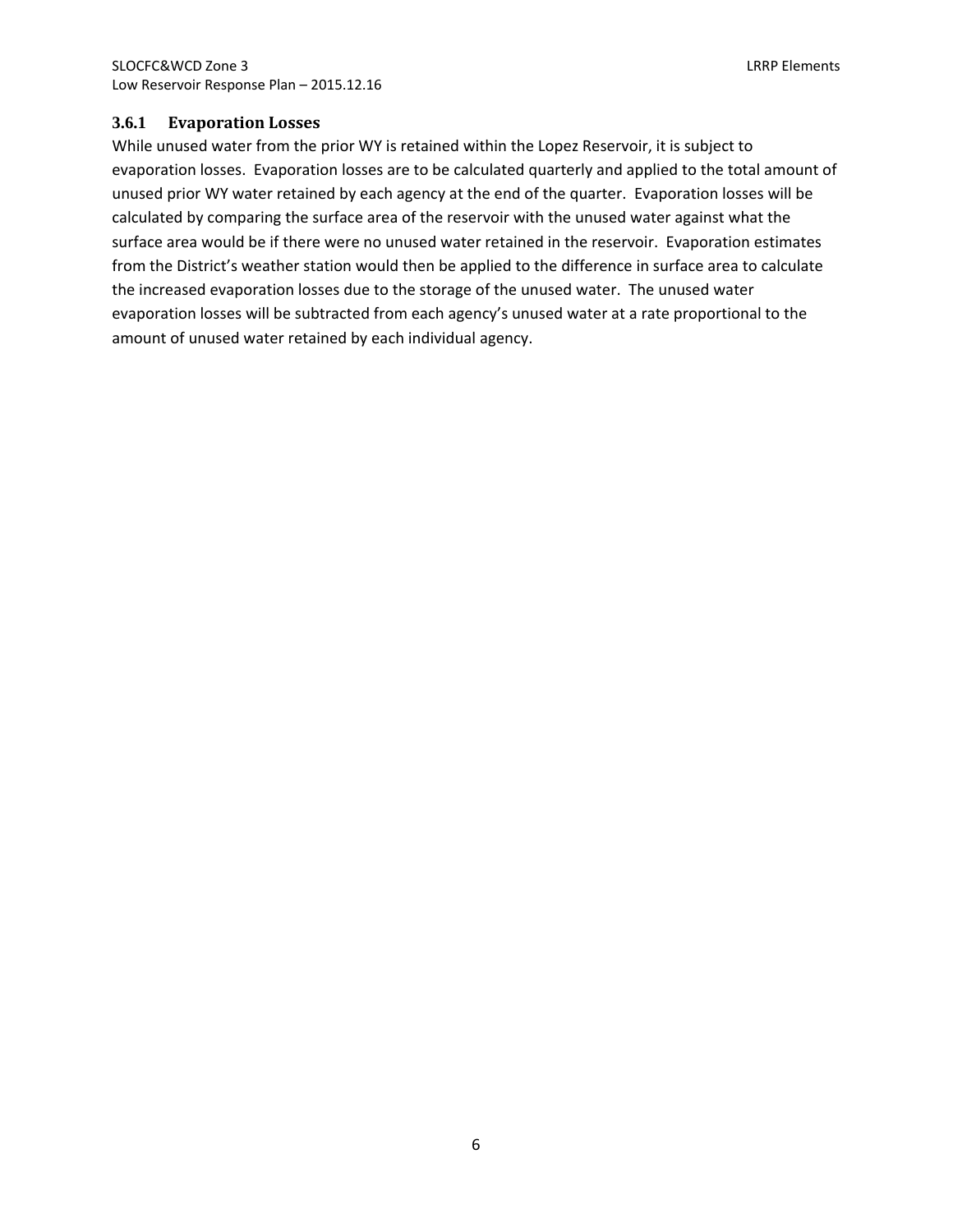## **APPENDIX A. LRRP ENACTMENT & ADAPTIVE MANAGEMENT FLOW CHART**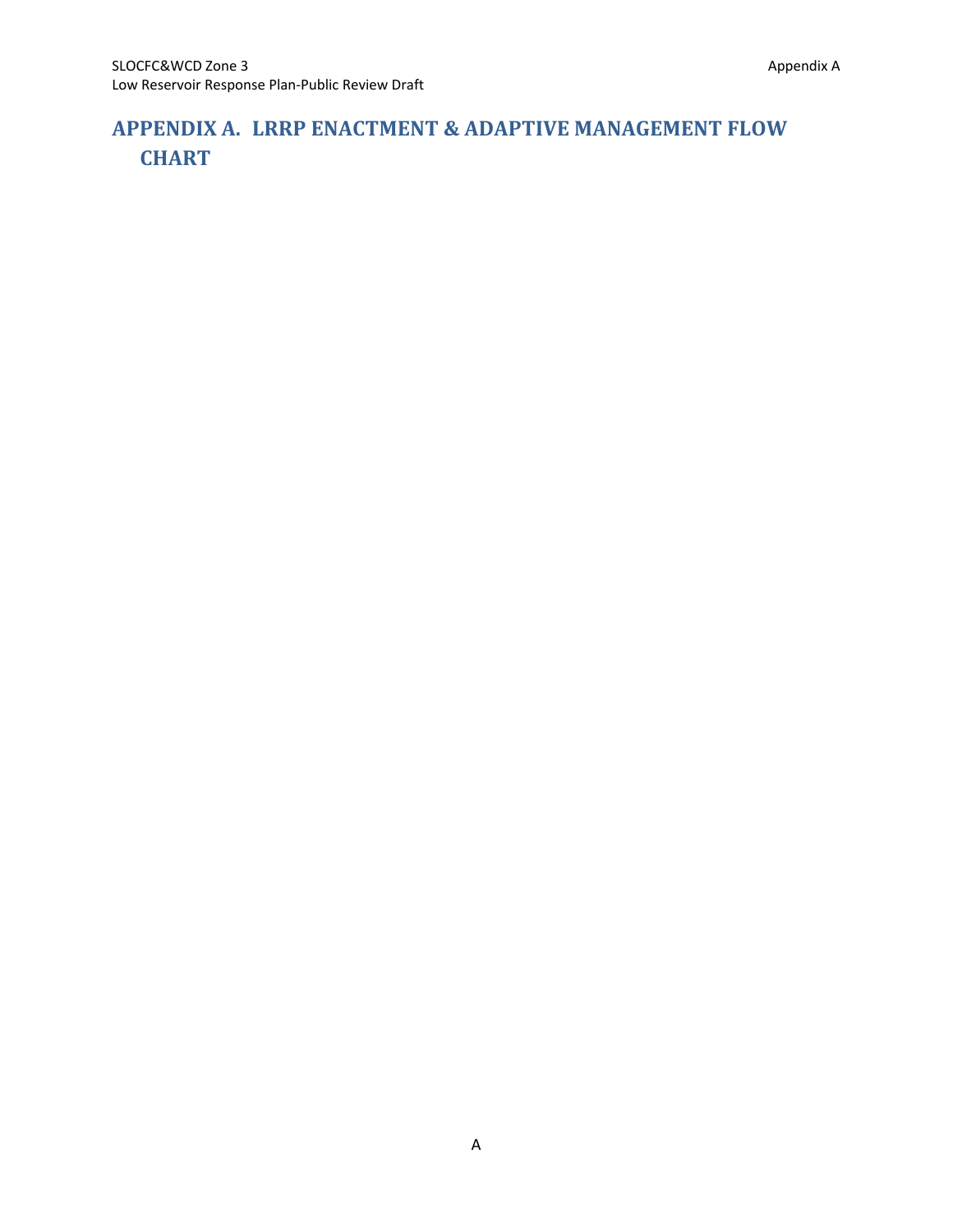## LRRP Enactment & Adaptive Management Flow Chart

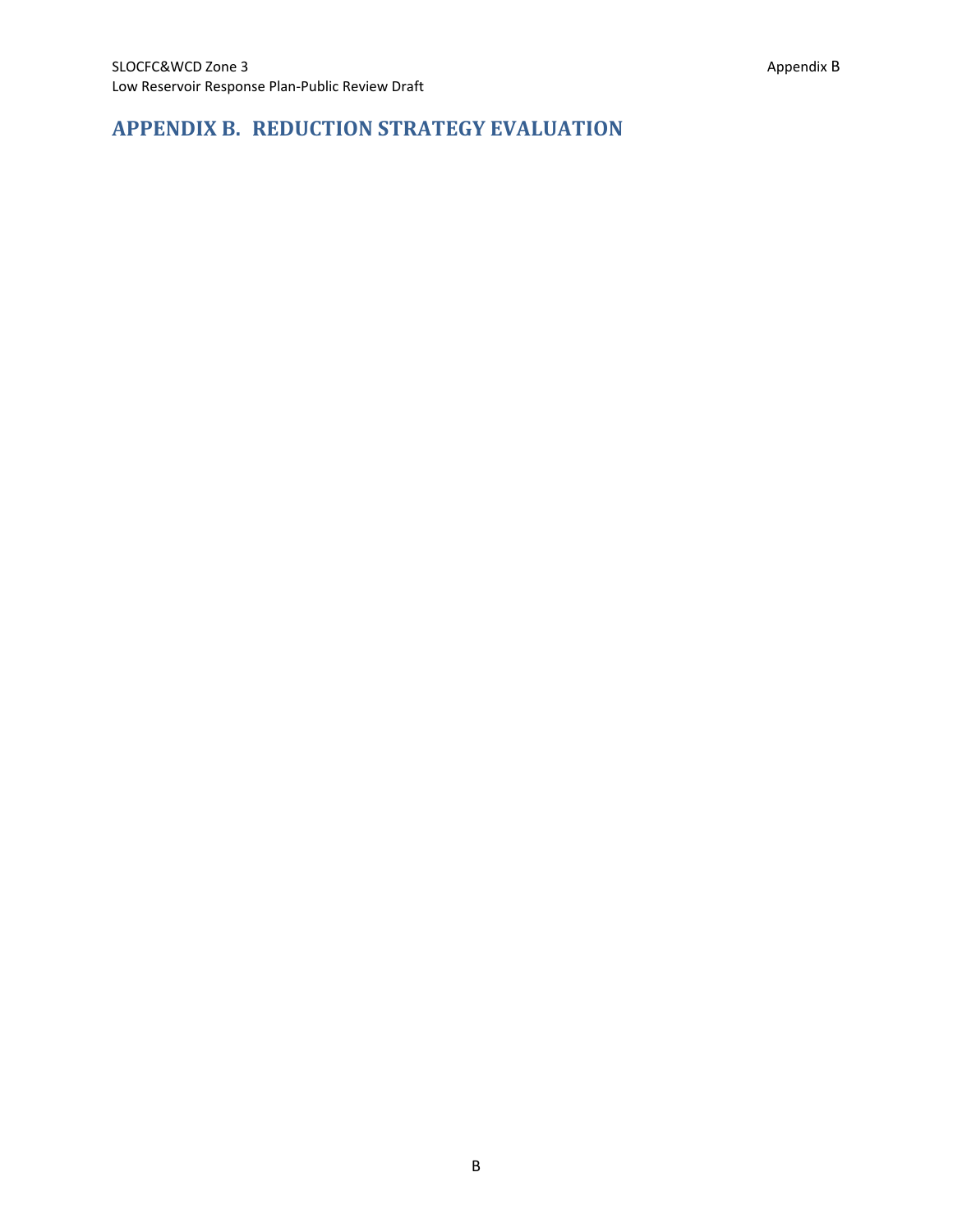## **Scenario A‐1‐Water**

|  |  |  | Year 1989/90 Inflow & |  |
|--|--|--|-----------------------|--|
|--|--|--|-----------------------|--|

|  | Rainfall |  |
|--|----------|--|
|  |          |  |

| Rainfall |                     |                       |           | <b>Initial Prescribed Reduction Strategy</b> |                                      |                                     |                      |                      |  |  |
|----------|---------------------|-----------------------|-----------|----------------------------------------------|--------------------------------------|-------------------------------------|----------------------|----------------------|--|--|
| Year     | Inflow <sup>1</sup> | Rainfall <sup>1</sup> | Evap. $2$ | Municipal<br>Reduction <sup>3</sup>          | Municipal<br>Diversions <sup>3</sup> | Downstream<br>Releases <sup>4</sup> | Change in<br>Storage | <b>Total Storage</b> |  |  |
|          |                     |                       |           |                                              |                                      |                                     |                      | 20,000               |  |  |
|          | 3,440               | 465                   | 2,240     | 0%                                           | 4,530                                | 3,800                               | $-6,666$             | 13,334               |  |  |
|          | 3,440               | 465                   | 1,691     | 10%                                          | 4,077                                | 3,800                               | $-5,664$             | 7,671                |  |  |
|          | 3,440               | 465                   | 1,260     | 20%                                          | 3,624                                | 1,026                               | $-2,006$             | 5,665                |  |  |
|          | 3,440               | 465                   | 1,077     | 20%                                          | 3,624                                | 1,026                               | $-1,823$             | 3,842                |  |  |

 $^1$ Value assumed to be same as Water Year 1989/90 measurement.

<sup>2</sup> Evaporation assumed to equal the maximum historical value between April 1970 and March 2014 (76.25 in/yr in WY 1971-72) applied to the previous year's total lake surface area. Lake surface area estimated based on a loo provided by the County, which uses <sup>a</sup> 2002 survey to correlate reservoir elevation, storage, and surface area.

 $3$  Municipal diversions are assumed to be the same as the contract amount for the duration of the first year. Years following are dependent upon the storage at the end of the water year and municipal reduction assumption

<sup>4</sup> Release volumes are controlled by the Initial Prescribed Downstream Release Reduction Strategy, which was developed through a collaborative effort by the District and agriculture and municipal stakeholders.

<sup>2</sup> Evaporation assumed to equal the maximum historical value between April 1970 and March 2014 (76.25 in/yr in WY 1971-72) applied to the previous year's total lake surface area. Lake surface area estimated based on a loo provided by the County, which uses <sup>a</sup> 2002 survey to correlate reservoir elevation, storage, and surface area.

 $3$  Municipal diversions are assumed to be the same as the contract amount for the duration of the first year. Years following are dependent upon the amount of water in storage at the end of the water year and municipal r assumptions.

<sup>4</sup> Release volumes are assumed to be equivalent to a release rate of 3 cfs or 181 AF/Month or equal to the amount of inflow to the reservoir for that month, whichever is less. This scenario is based on the HCP Hydrologic recommended release program provision that sets the maximum release at 3 cfs or the average inflow to the reservoir over the previous 14-day period, when the 3-year running average inflow to Lopez Reservoir is less than 26

## **Scenario A‐2‐Water**

### **Year 1989/90 Inflow &**

| Rainfall |                     |                       |           | <b>Potential Adaptive Management Scenario-HCP Reduction Strategy</b> |                             |                                     |                      |                      |  |  |  |
|----------|---------------------|-----------------------|-----------|----------------------------------------------------------------------|-----------------------------|-------------------------------------|----------------------|----------------------|--|--|--|
| Year     | Inflow <sup>1</sup> | Rainfall <sup>1</sup> | Evap. $2$ | Municipal<br>Reduction <sup>3</sup>                                  | Municipal<br>Diversions $3$ | Downstream<br>Releases <sup>4</sup> | Change in<br>Storage | <b>Total Storage</b> |  |  |  |
|          |                     |                       |           |                                                                      |                             |                                     |                      | 20,000               |  |  |  |
|          | 3,440               | 465                   | 2,240     | 0%                                                                   | 4,530                       | 2,060                               | $-4,926$             | 15,074               |  |  |  |
|          | 3,440               | 465                   | 1,808     | 0%                                                                   | 4,530                       | 2,060                               | $-4,493$             | 10,582               |  |  |  |
|          | 3,440               | 465                   | 1,494     | 10%                                                                  | 4,077                       | 2,060                               | $-3,726$             | 6,856                |  |  |  |
|          | 3,440               | 465                   | 1,188     | 20%                                                                  | 3,624                       | 2,060                               | $-2,968$             | 3,888                |  |  |  |

 $^1$ Value assumed to be same as Water Year 1989/90 measurement.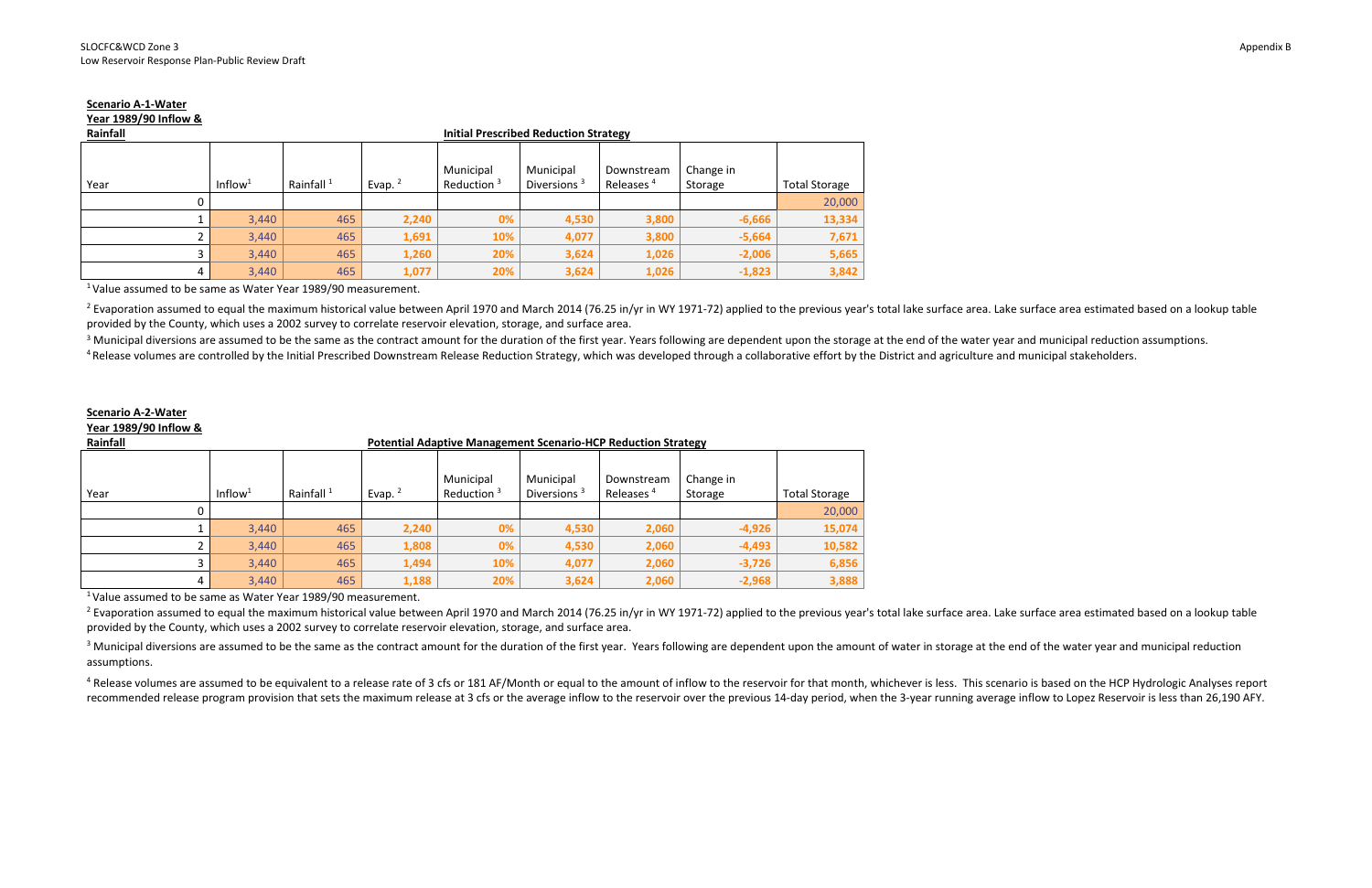## **Scenario B‐1‐ Water Year 2013/14**

| <b>Inflow &amp; Rainfall</b> |                     |                       | <b>Initial Prescribed Reduction Strategy</b> |                                     |                             |                                     |                      |                      |
|------------------------------|---------------------|-----------------------|----------------------------------------------|-------------------------------------|-----------------------------|-------------------------------------|----------------------|----------------------|
| Year                         | Inflow <sup>1</sup> | Rainfall <sup>1</sup> | Evap. $2$                                    | Municipal<br>Reduction <sup>3</sup> | Municipal<br>Diversions $3$ | Downstream<br>Releases <sup>4</sup> | Change in<br>Storage | <b>Total Storage</b> |
| 0                            |                     |                       |                                              |                                     |                             |                                     |                      | 20,000               |
|                              | 1,519               | 337                   | 2,240                                        | 0%                                  | 4,530                       | 3,800                               | $-8,714$             | 11,286               |
| ∠                            | 1,519               | 337                   | 1,546                                        | 10%                                 | 4,077                       | 3,800                               | $-7,567$             | 3,719                |
|                              | 1,519               | 337                   | 870                                          | 100%                                |                             |                                     | 986                  | 4,705                |
|                              | 1,519               | 337                   | 980                                          | 35%                                 | 2,941                       | 300                                 | $-2,364$             | 2,340                |

 $^1$ Value assumed to be same as Water Year 2013/2014 measurement.

<sup>2</sup> Evaporation assumed to equal the maximum historical value between April 1970 and March 2014 (76.25 in/yr in WY 1971-72) applied to the previous year's total lake surface area. Lake surface area estimated based on a loo provided by the County, which uses <sup>a</sup> 2002 survey to correlate reservoir elevation, storage, and surface area.

<sup>3</sup> Municipal diversions are assumed to be the same as the contract amount for the duration of the first year. Years following are dependent upon the storage at the end of the water year and municipal reduction assumption <sup>4</sup> Release volumes are controlled by the Initial Prescribed Downstream Release Reduction Strategy, which was developed through a collaborative effort by the District and agriculture and municipal stakeholders.

<sup>2</sup> Evaporation assumed to equal the maximum historical value between April 1970 and March 2014 (76.25 in/yr in WY 1971-72) applied to the previous year's total lake surface area. Lake surface area estimated based on a loo provided by the County, which uses <sup>a</sup> 2002 survey to correlate reservoir elevation, storage, and surface area.

<sup>3</sup> Municipal diversions are assumed to be the same as the contract amount for the duration of the first year. Years following are dependent upon the amount of water in storage at the end of the water year and municipal re assumptions.

<sup>4</sup> Release volumes are assumed to be equivalent to a release rate of 3 cfs or 181 AF/Month or equal to the amount of inflow to the reservoir for that month, whichever is less. This scenario is based on the HCP Hydrologic recommended release program provision that sets the maximum release at 3 cfs or the average inflow to the reservoir over the previous 14-day period, when the 3-year running average inflow to Lopez Reservoir is less than 26

## **Scenario B‐2‐ Water Year 2013/14**

| <b>Inflow &amp; Rainfall</b> | <b>Potential Adaptive Management Scenario-HCP Reduction Strategy</b> |                       |           |                                     |                                      |                                     |                      |                      |
|------------------------------|----------------------------------------------------------------------|-----------------------|-----------|-------------------------------------|--------------------------------------|-------------------------------------|----------------------|----------------------|
| Year                         | Inflow                                                               | Rainfall <sup>1</sup> | Evap. $2$ | Municipal<br>Reduction <sup>3</sup> | Municipal<br>Diversions <sup>3</sup> | Downstream<br>Releases <sup>4</sup> | Change in<br>Storage | <b>Total Storage</b> |
|                              |                                                                      |                       |           |                                     |                                      |                                     |                      | 20,000               |
|                              | 1,519                                                                | 337                   | 2,240     | 0%                                  | 4,530                                | 1,253                               | $-6,167$             | 13,833               |
|                              | 1,519                                                                | 337                   | 1,725     | 10%                                 | 4,077                                | 1,253                               | $-5,199$             | 8,633                |
|                              | 1,519                                                                | 337                   | 1,341     | 20%                                 | 3,624                                | 1,253                               | $-4,362$             | 4,272                |
|                              | 1,519                                                                | 337                   | 933       | 35%                                 | 2,941                                | 1,253                               | $-3,271$             | 1,001                |

 $^1$ Value assumed to be same as Water Year 2013/2014 measurement.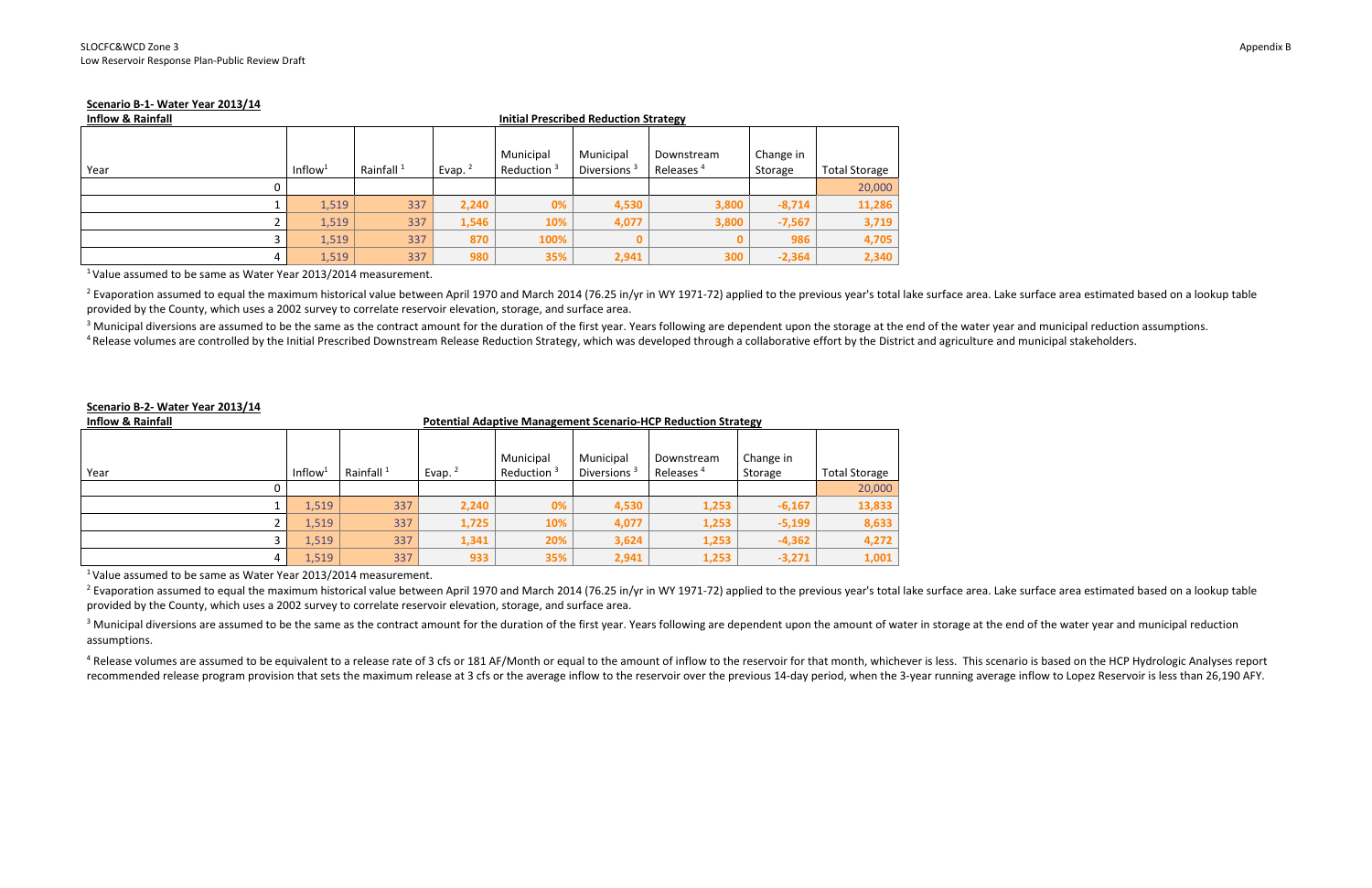## **Scenario C‐1‐ Average of Water Years**

| 2012/13-2013/14 Inflow & Rainfall |                     |                       | <b>Initial Prescribed Reduction Strategy</b> |                            |                                      |                                     |                      |                      |
|-----------------------------------|---------------------|-----------------------|----------------------------------------------|----------------------------|--------------------------------------|-------------------------------------|----------------------|----------------------|
| Year                              | Inflow <sup>1</sup> | Rainfall <sup>1</sup> | Evap. $2$                                    | Municipal<br>Reduction $3$ | Municipal<br>Diversions <sup>3</sup> | Downstream<br>Releases <sup>4</sup> | Change in<br>Storage | <b>Total Storage</b> |
|                                   |                     |                       |                                              |                            |                                      |                                     |                      | 20,000               |
|                                   | 2,176               | 806                   | 2,240                                        | 0%                         | 4,530                                | 3,800                               | $-7,588$             | 12,412               |
|                                   | 2,176               | 806                   | 1,627                                        | 10%                        | 4,077                                | 3,800                               | $-6,522$             | 5,890                |
|                                   | 2,176               | 806                   | 1,099                                        | 20%                        | 3,624                                | 1,026                               | $-2,767$             | 3,123                |
| 4                                 | 2,176               | 806                   | 798                                          | 100%                       | 0                                    |                                     | 2,184                | 5,307                |

 $^{\rm 1}$ Value assumed to be same as 2 year average from Water Year 2012/13 through 2013/2014 measurement.

<sup>2</sup> Evaporation assumed to equal the maximum historical value between April 1970 and March 2014 (76.25 in/yr in WY 1971-72) applied to the previous year's total lake surface area. Lake surface area estimated based on a loo provided by the County, which uses <sup>a</sup> 2002 survey to correlate reservoir elevation, storage, and surface area.

<sup>3</sup> Municipal diversions are assumed to be the same as the contract amount for the duration of the first year. Years following are dependent upon the storage at the end of the water year and municipal reduction assumption <sup>4</sup> Release volumes are controlled by the Initial Prescribed Downstream Release Reduction Strategy, which was developed through a collaborative effort by the District and agriculture and municipal stakeholders.

<sup>2</sup> Evaporation assumed to equal the maximum historical value between April 1970 and March 2014 (76.25 in/yr in WY 1971-72) applied to the previous year's total lake surface area. Lake surface area estimated based on a loo provided by the County, which uses <sup>a</sup> 2002 survey to correlate reservoir elevation, storage, and surface area.

 $3$  Municipal diversions are assumed to be the same as the contract amount for the duration of the first year. Years following are dependent upon the amount of water in storage at the end of the water year and municipal r assumptions.

<sup>4</sup> Release volumes are assumed to be equivalent to a release rate of 3 cfs or 181 AF/Month or equal to the amount of inflow to the reservoir for that month, whichever is less. This scenario is based on the HCP Hydrologic recommended release program provision that sets the maximum release at 3 cfs or the average inflow to the reservoir over the previous 14-day period, when the 3-year running average inflow to Lopez Reservoir is less than 26

## **Scenario C‐2‐ Average of Water Years**

| 2012/13-2013/14 Inflow & Rainfall |                     |                       | <b>Potential Adaptive Management Scenario-HCP Reduction Strategy</b> |                            |                                      |                                     |                      |                      |
|-----------------------------------|---------------------|-----------------------|----------------------------------------------------------------------|----------------------------|--------------------------------------|-------------------------------------|----------------------|----------------------|
| Year                              | Inflow <sup>1</sup> | Rainfall <sup>1</sup> | Evap. $2$                                                            | Municipal<br>Reduction $3$ | Municipal<br>Diversions <sup>3</sup> | Downstream<br>Releases <sup>4</sup> | Change in<br>Storage | <b>Total Storage</b> |
|                                   |                     |                       |                                                                      |                            |                                      |                                     |                      | 20,000               |
|                                   | 2,176               | 806                   | 2,240                                                                | 0%                         | 4,530                                | 1,435                               | $-5,223$             | 14,777               |
|                                   | 2,176               | 806                   | 1,788                                                                | 10%                        | 4,077                                | 1,435                               | $-4,318$             | 10,458               |
| J.                                | 2,176               | 806                   | 1,484                                                                | 10%                        | 4,077                                | 1,435                               | $-4,014$             | 6,444                |
| 4                                 | 2,176               | 806                   | 1,151                                                                | 20%                        | 3,624                                | 1,435                               | $-3,228$             | 3,216                |

 $^{\text{1}}$ Value assumed to be same as 2 year average from Water Year 2012/13 through 2013/2014 measurement.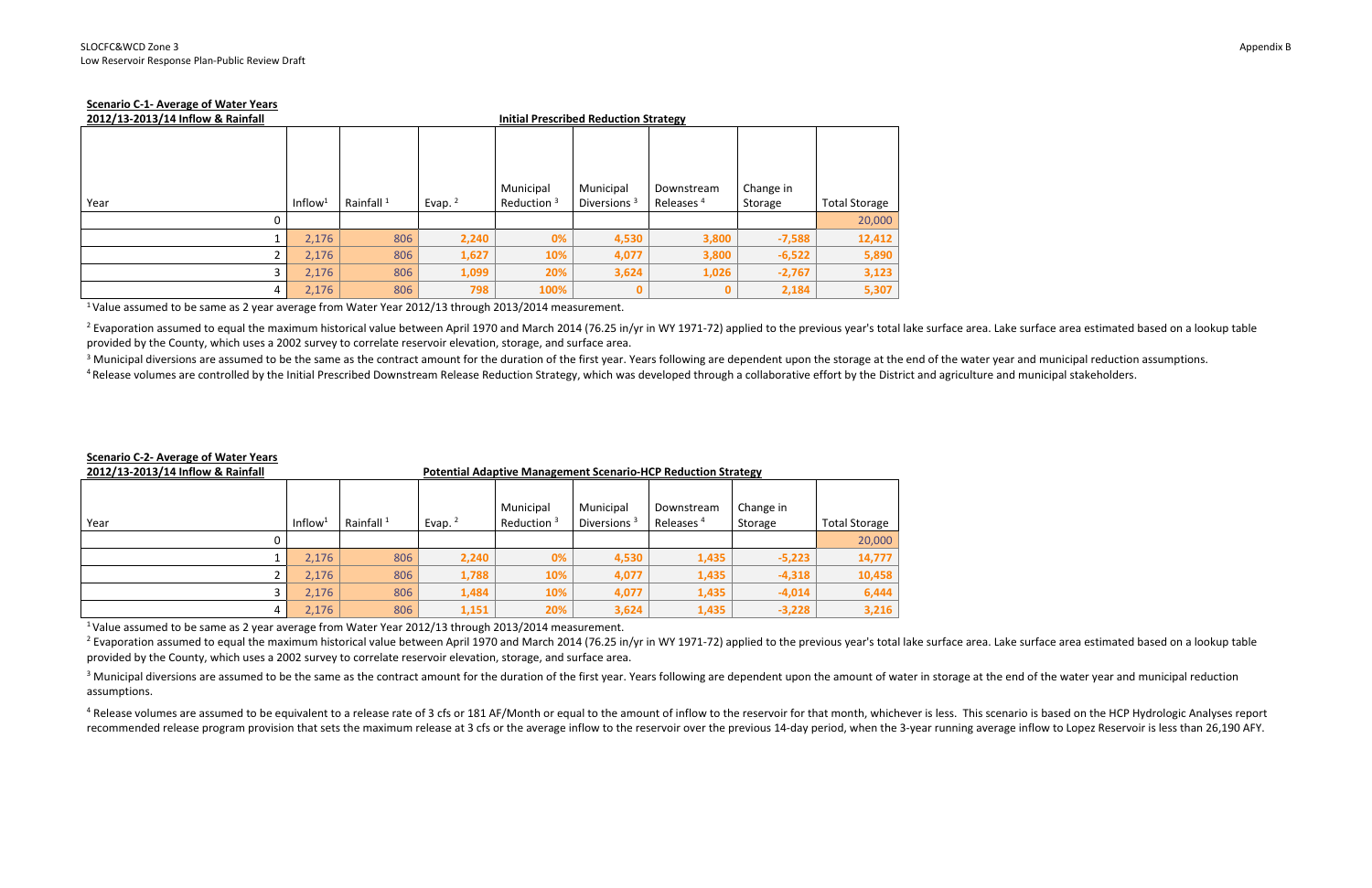## **Scenario D‐1‐ Average of Water Years**

| 2011/12-2013/14 Inflow & Rainfall |                     |                       |           | <b>Initial Prescribed Reduction Strategy</b> |                |                       |           |                      |
|-----------------------------------|---------------------|-----------------------|-----------|----------------------------------------------|----------------|-----------------------|-----------|----------------------|
|                                   |                     |                       |           |                                              |                |                       |           |                      |
|                                   |                     |                       |           |                                              |                |                       |           |                      |
|                                   |                     |                       |           |                                              |                |                       |           |                      |
|                                   |                     |                       |           |                                              |                |                       |           |                      |
|                                   |                     |                       |           | Municipal                                    | Municipal      | Downstream            | Change in |                      |
| Year                              | Inflow <sup>1</sup> | Rainfall <sup>1</sup> | Evap. $2$ | Reduction <sup>3</sup>                       | Diversions $3$ | Releases <sup>4</sup> | Storage   | <b>Total Storage</b> |
| 0                                 |                     |                       |           |                                              |                |                       |           | 20,000               |
|                                   | 4,305               | 827                   | 2,240     | 0%                                           | 4,530          | 3,800                 | $-5,438$  | 14,562               |
|                                   | 4,305               | 827                   | 1,774     | 10%                                          | 4,077          | 3,800                 | $-4,519$  | 10,044               |
|                                   | 4,305               | 827                   | 1,453     | 10%                                          | 4,077          | 3,800                 | $-4,197$  | 5,847                |
| 4                                 | 4,305               | 827                   | 1,095     | 20%                                          | 3,624          | 1,026                 | $-612$    | 5,235                |

 $^{\rm 1}$ Value assumed to be same as 3 year average from Water Year 2011/12 through 2013/2014 measurement.

<sup>2</sup> Evaporation assumed to equal the maximum historical value between April 1970 and March 2014 (76.25 in/yr in WY 1971-72) applied to the previous year's total lake surface area. Lake surface area estimated based on a loo provided by the County, which uses <sup>a</sup> 2002 survey to correlate reservoir elevation, storage, and surface area.

<sup>3</sup> Municipal diversions are assumed to be the same as the contract amount for the duration of the first year. Years following are dependent upon the storage at the end of the water year and municipal reduction assumption

<sup>4</sup> Release volumes are controlled by the Initial Prescribed Downstream Release Reduction Strategy, which was developed through a collaborative effort by the District and agriculture and municipal stakeholders.

<sup>2</sup> Evaporation assumed to equal the maximum historical value between April 1970 and March 2014 (76.25 in/yr in WY 1971-72) applied to the previous year's total lake surface area. Lake surface area estimated based on a lo table provided by the County, which uses <sup>a</sup> 2002 survey to correlate reservoir elevation, storage, and surface area.

 $3$  Municipal diversions are assumed to be the same as the contract amount for the duration of the first year. Years following are dependent upon the amount of water in storage at the end of the water year and municipal r assumptions.

## **Scenario D‐2‐ Average of Water Years 2011/12‐**

**2013/14 Inflow & Rainfall Potential Adaptive Management Scenario‐HCP Reduction Strategy**

<sup>4</sup> Release volumes are assumed to be equivalent to a release rate of 3 cfs or 181 AF/Month or equal to the amount of inflow to the reservoir for that month, whichever is less. This scenario is based on the HCP Hydrologic report recommended release program provision that sets the maximum release at 3 cfs or the average inflow to the reservoir over the previous 14-day period, when the 3-year running average inflow to Lopez Reservoir is less 26,190 AFY.

|      |                     |                       |           | Municipal     | Municipal               | Downstream            | Change in |                      |
|------|---------------------|-----------------------|-----------|---------------|-------------------------|-----------------------|-----------|----------------------|
| Year | Inflow <sup>1</sup> | Rainfall <sup>1</sup> | Evap. $2$ | Reduction $3$ | Diversions <sup>3</sup> | Releases <sup>4</sup> | Storage   | <b>Total Storage</b> |
|      |                     |                       |           |               |                         |                       |           | 20,000               |
|      | 4,305               | 827                   | 2,240     | 0%            | 4,530                   | 1,681                 | $-3,318$  | 16,682               |
|      | 4,305               | 827                   | 1,878     | 0%            | 4,530                   | 1,681                 | $-2,956$  | 13,726               |
|      | 4,305               | 827                   | 1,718     | 10%           | 4,077                   | 1,681                 | $-2,343$  | 11,383               |
| 4    | 4,305               | 827                   | 1,553     | 10%           | 4,077                   | 1,681                 | $-2,178$  | 9,205                |

 $^{\text{1}}$ Value assumed to be same as 3 year average from Water Year 2011/12 through 2013/2014 measurement.